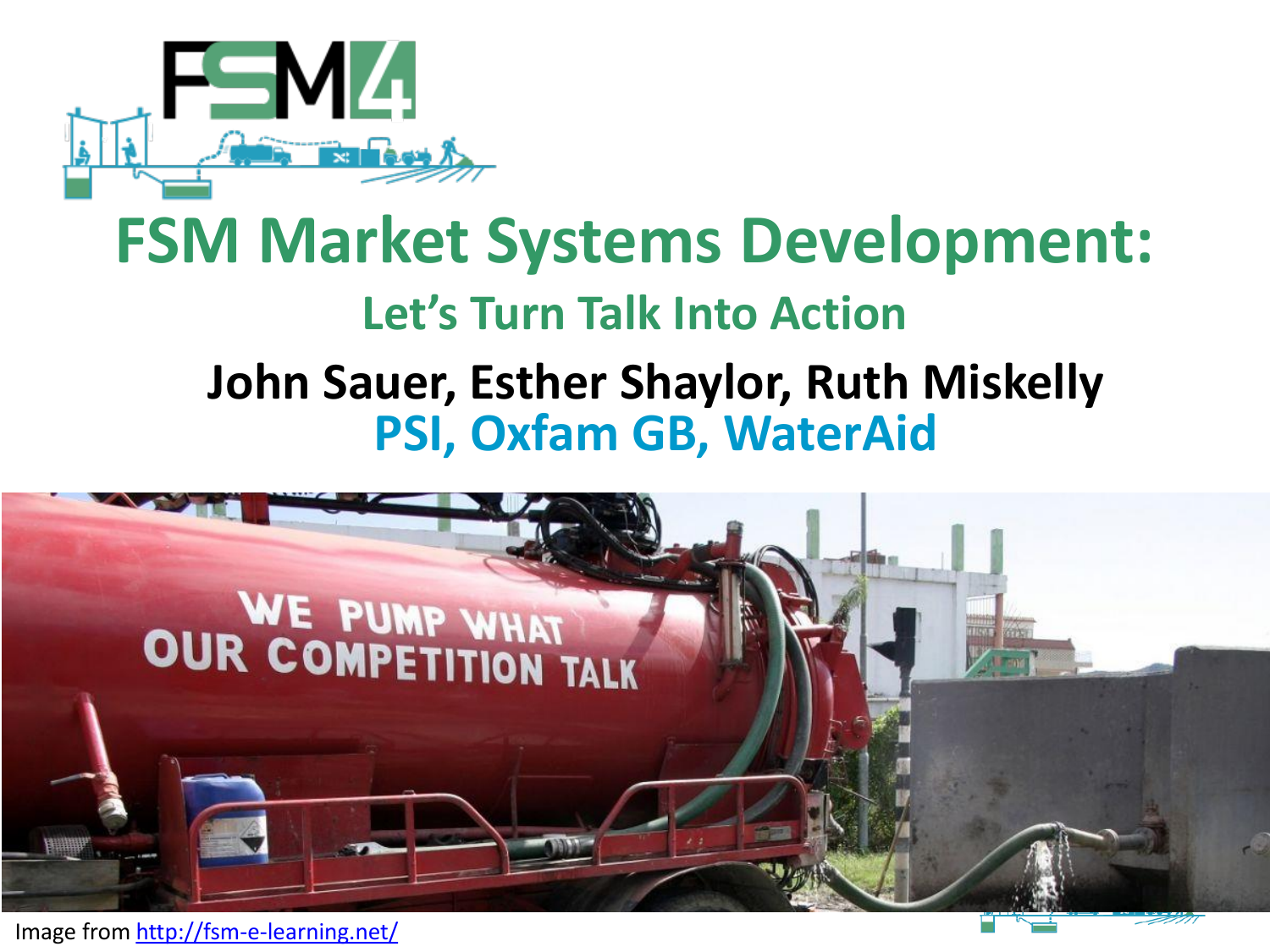### **Why Market Systems Approach?**

- Systems approach talk but needs definition
- Supports government leadership where it exists; develops where it lacks
- Paradigm shift
	- Continue implementation to facilitation journey
	- Consumer perspective (especially poor)
	- Value chain (market system) perspective
- Operationalizes Collaboration

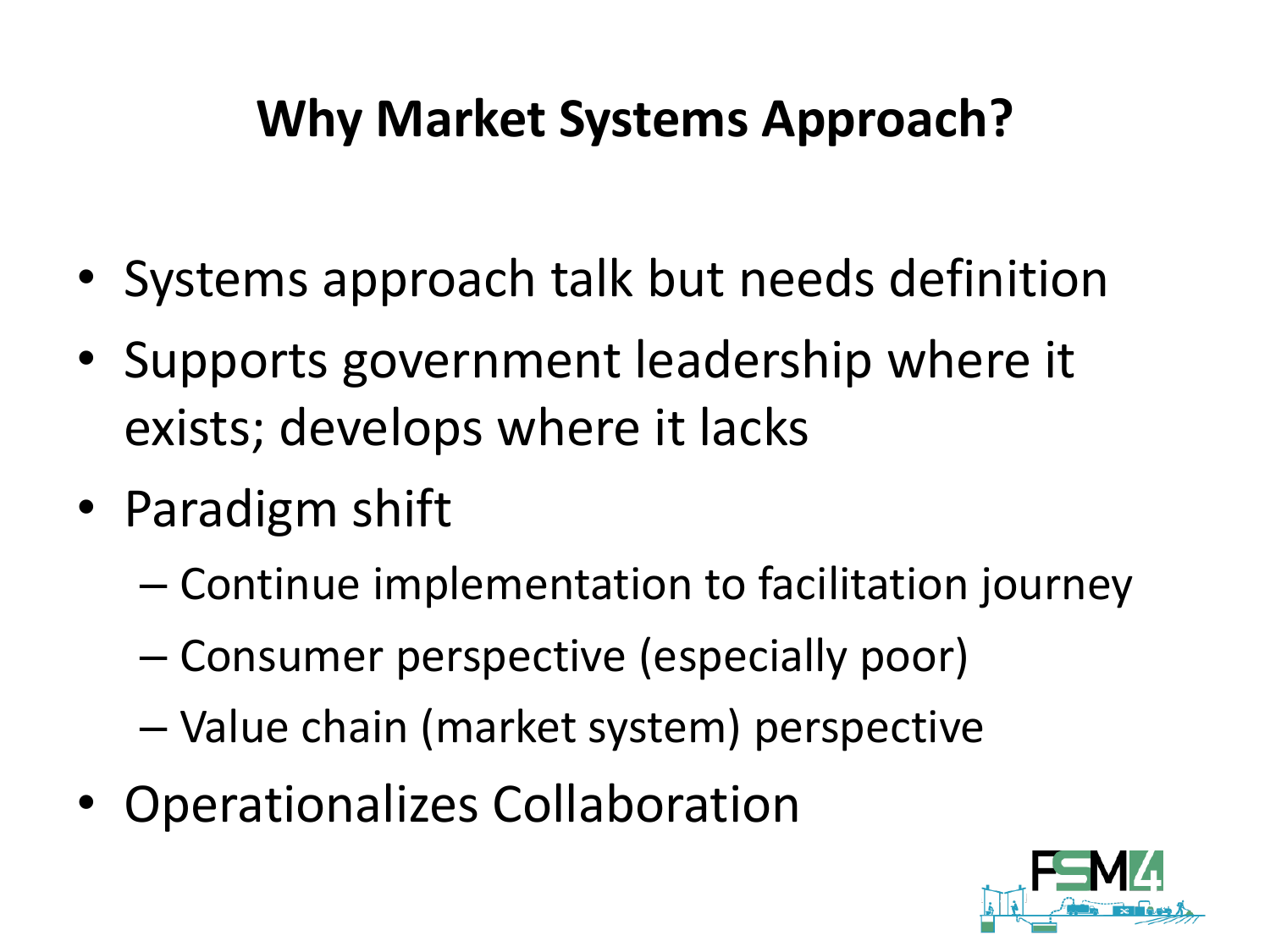#### **What's a Market Systems Approach?**



Adapted from Springfield Centre Making Markets Work.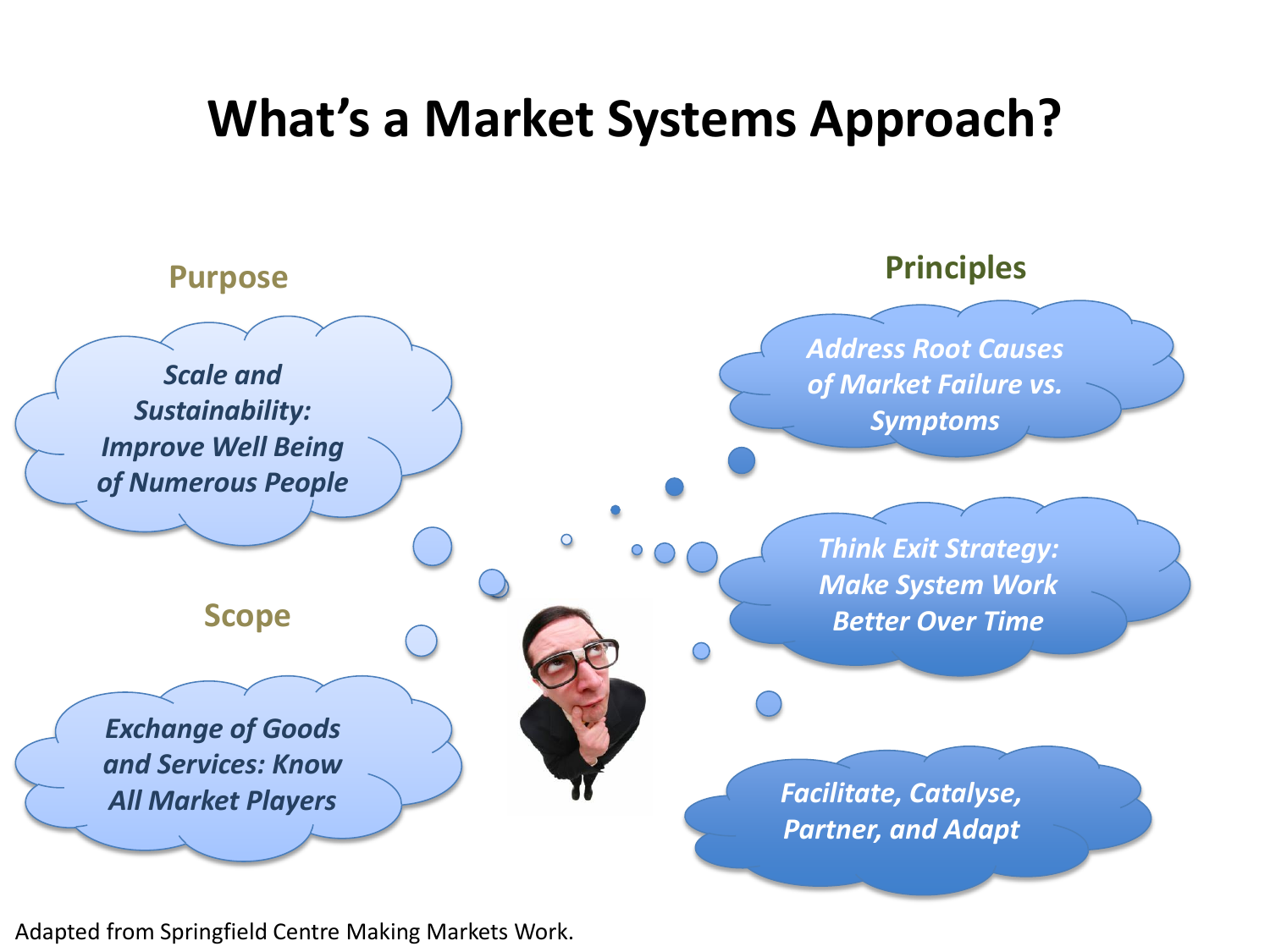### **What's a FSM Market System?**

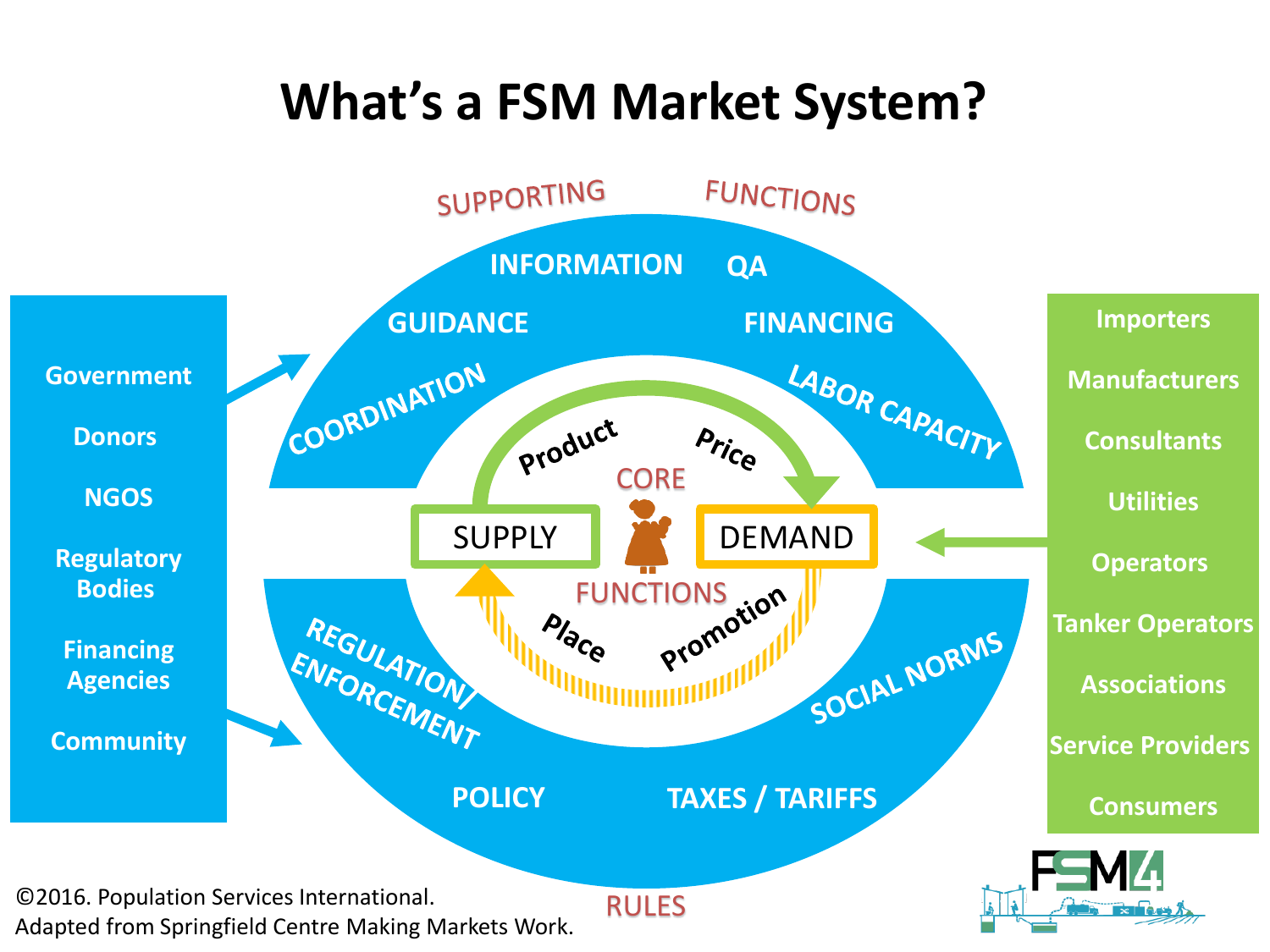#### **Market Systems Process**

**1. Understand the Market**:

Who, how, and why is the market failing?

**2. Analysis - Figure out Where to Start**:

Prioritization, root cause, sustainability

**3. Develop Work Plan and M&E Plan:** 

Who will do what?; how will it happen?

**4. Start and Continue Learning:**

Do, learn, adapt and track market change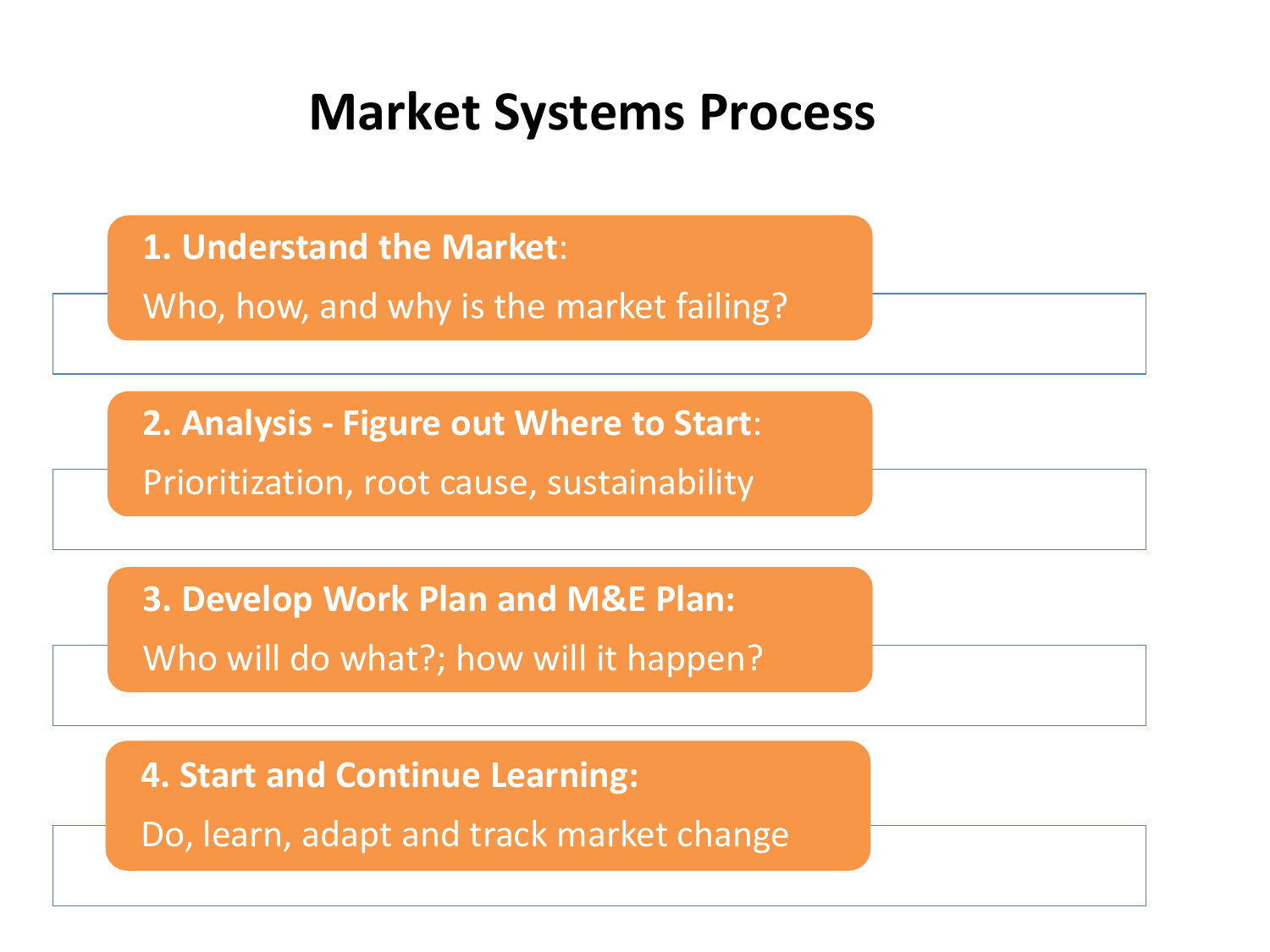## **Market Systems Monitoring**

How do we know its working?

- Results chains and projections
- Demonstrable buy-in
- Crowding in not crowding out
- Resilience



From Springfield Centre Making Markets Work.

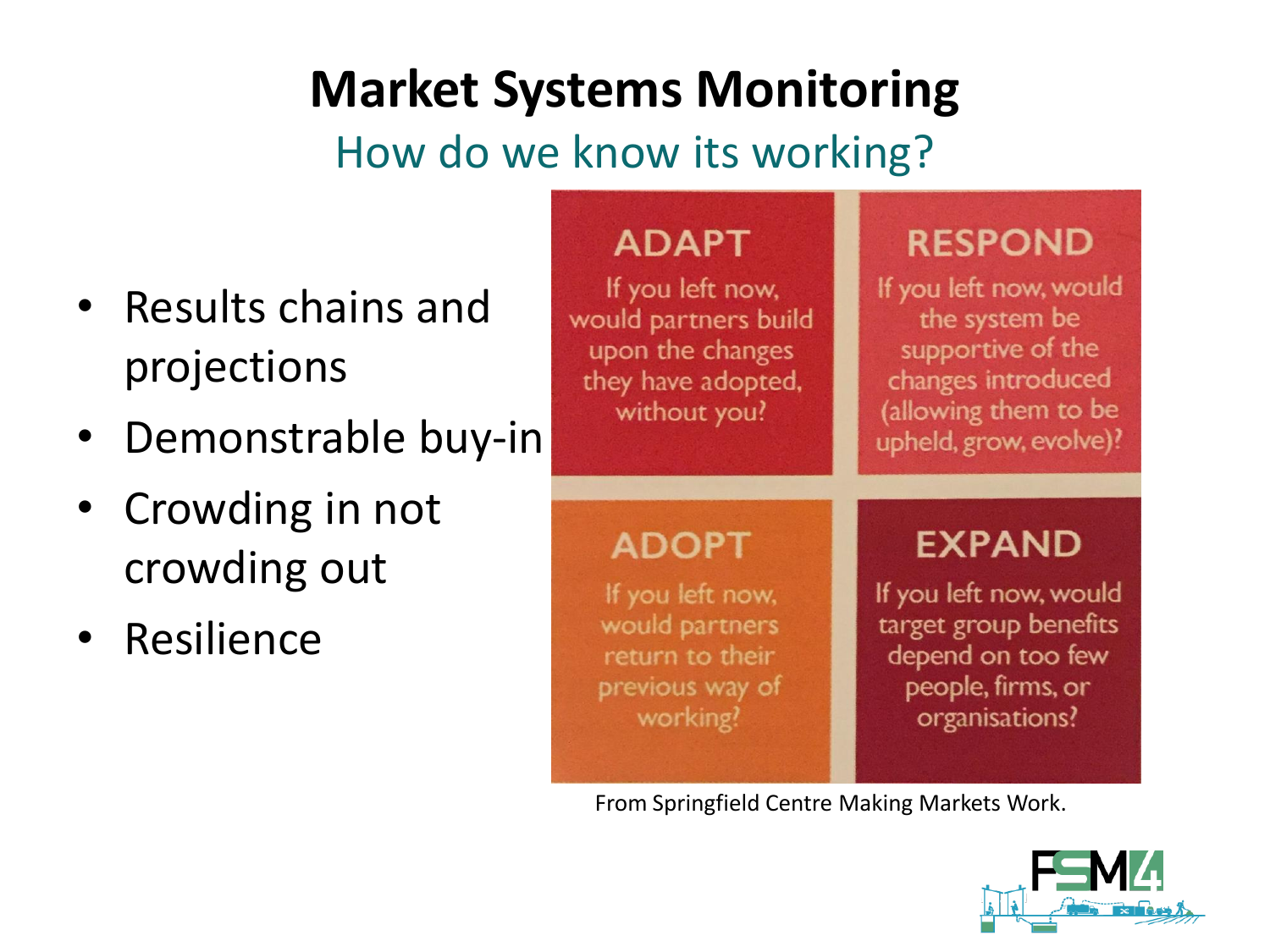# **Taking This Forward – SuSanA** A Platform for Paradigm Shift

- Open global network of 280 partner organisations and 7600 individuals
- Focused on systems approaches and sustainability
- Working Groups, discussion forum, library, thematic discussions and webinars, face-to-face meetings, project database
- Working Group 2: Market Systems Development

sustainable sanitation alliance

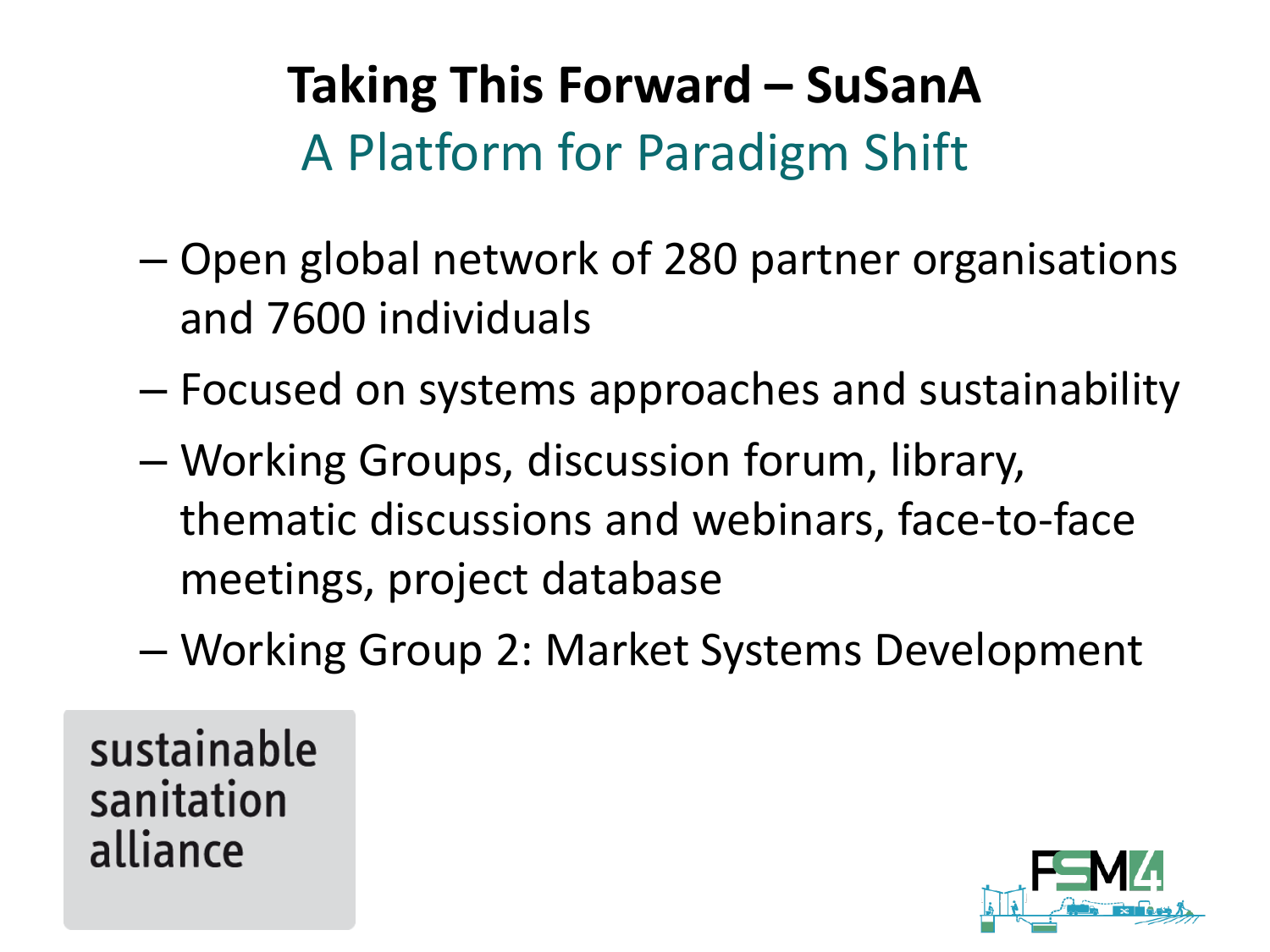#### **SuSanA Working Group 2 Role in FSM**

- Demonstrating the value of sanitation market systems development to stakeholders
- Increasing understanding, knowledge, skills to apply approaches
- Foster conversation about defining roles to support market systems development
- Identify documentation and evidence gaps

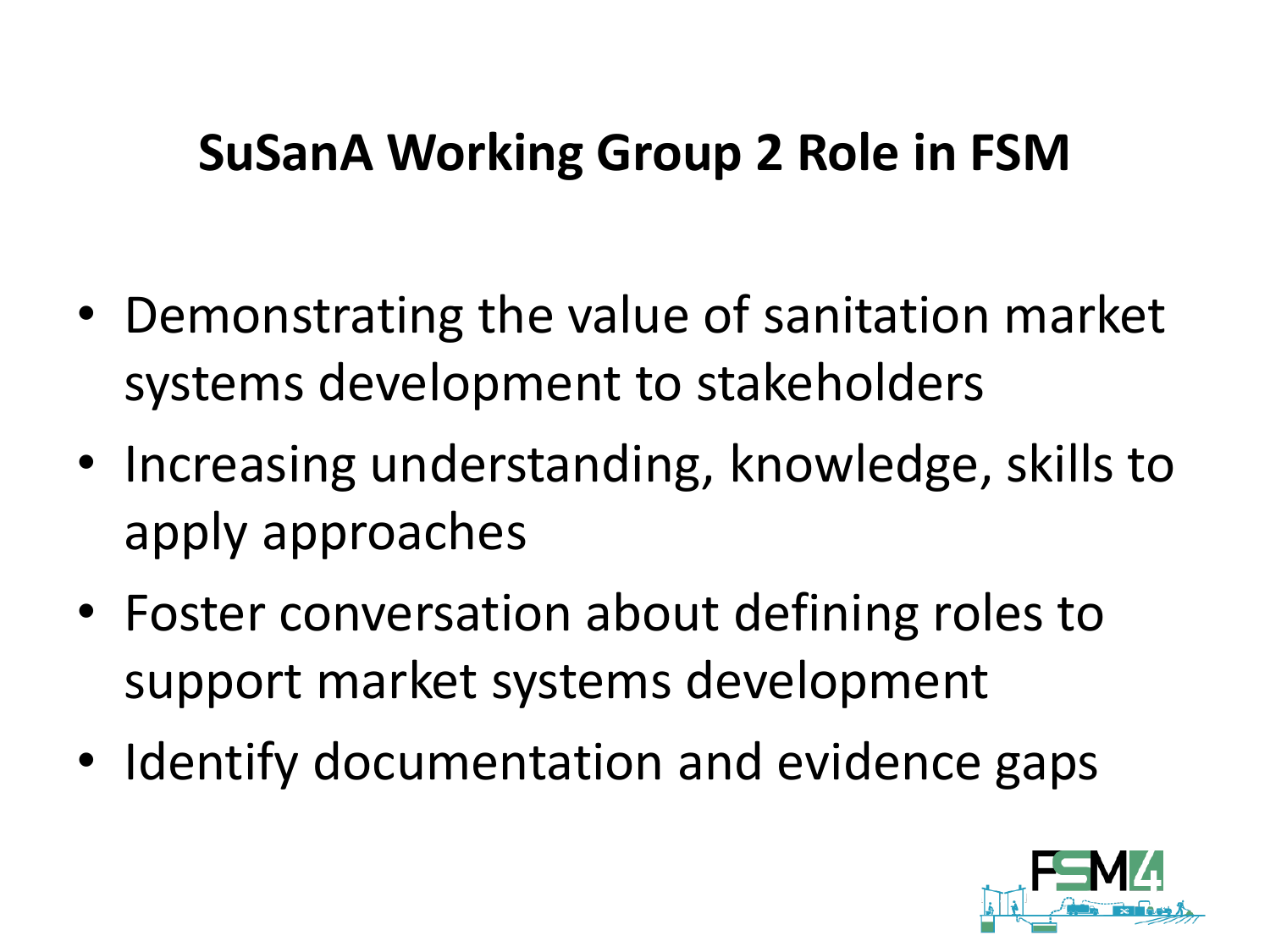## **WG 2 Planned Activities 2017**

• **"Market Systems: How to?" Video Presentation & Forum Discussion Series**

Tentative topics:

- 1. Dive into Market Systems Process
- 2. Develop a Winning Proposal
- 3. Role of Finance in Market Systems (Alternative Financing Models)
- 4. Utilise Market System Approaches in Emergencies
- 5. Facilitate Rather Than Implement
- **Updating Working Group 2 Factsheet**
- **Participation in SuSanA's Wikipedia Edit-a-thon for World Water Day 19th/20th March**

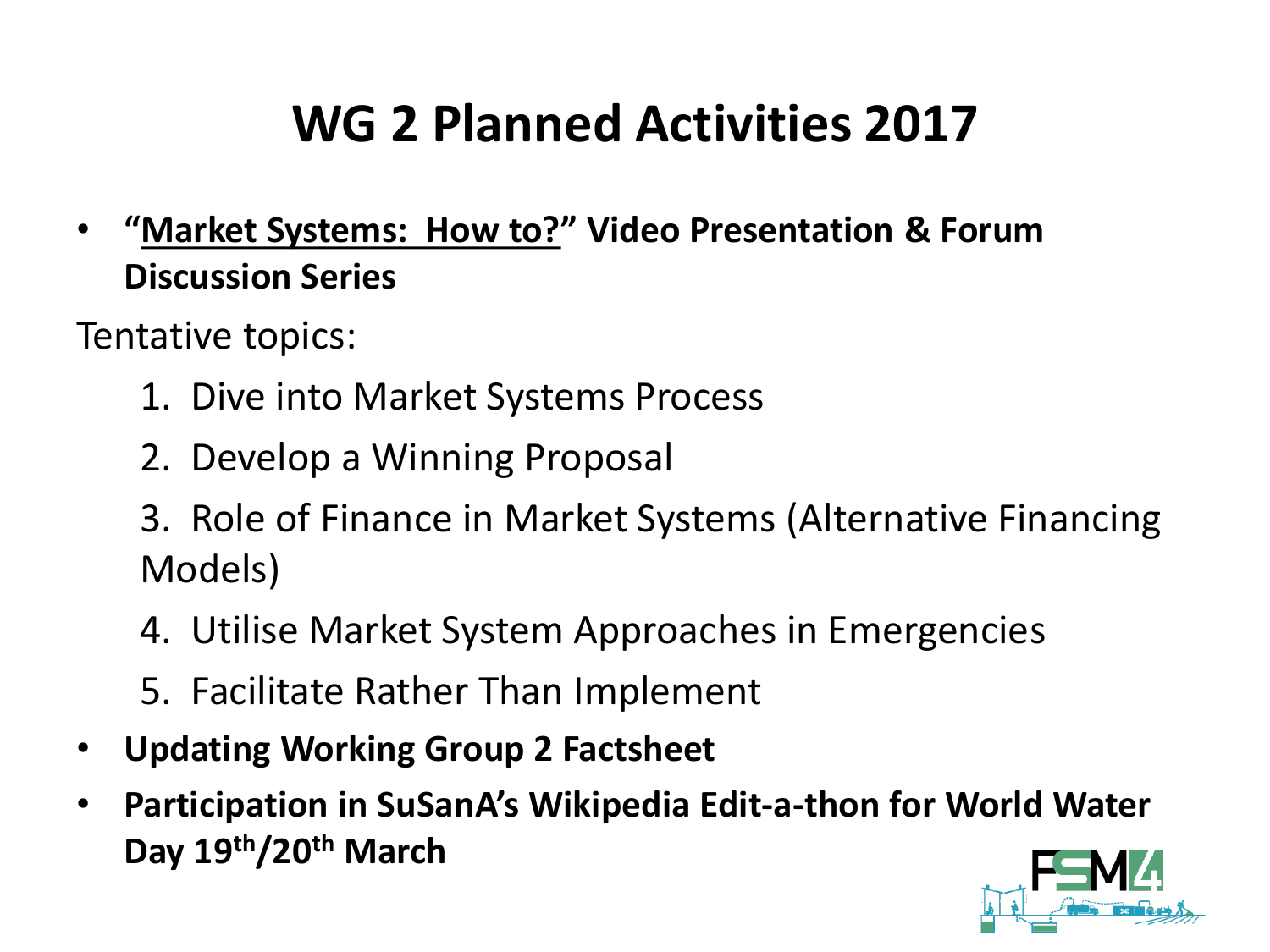**Parting Shot: Make Market Systems Practical** How are you improving your market system? What are your main market barriers?

- Know your market matrix
- Prioritize barriers
- Root causes
- Sustainability analysis
- Keep iterating until Nirvana